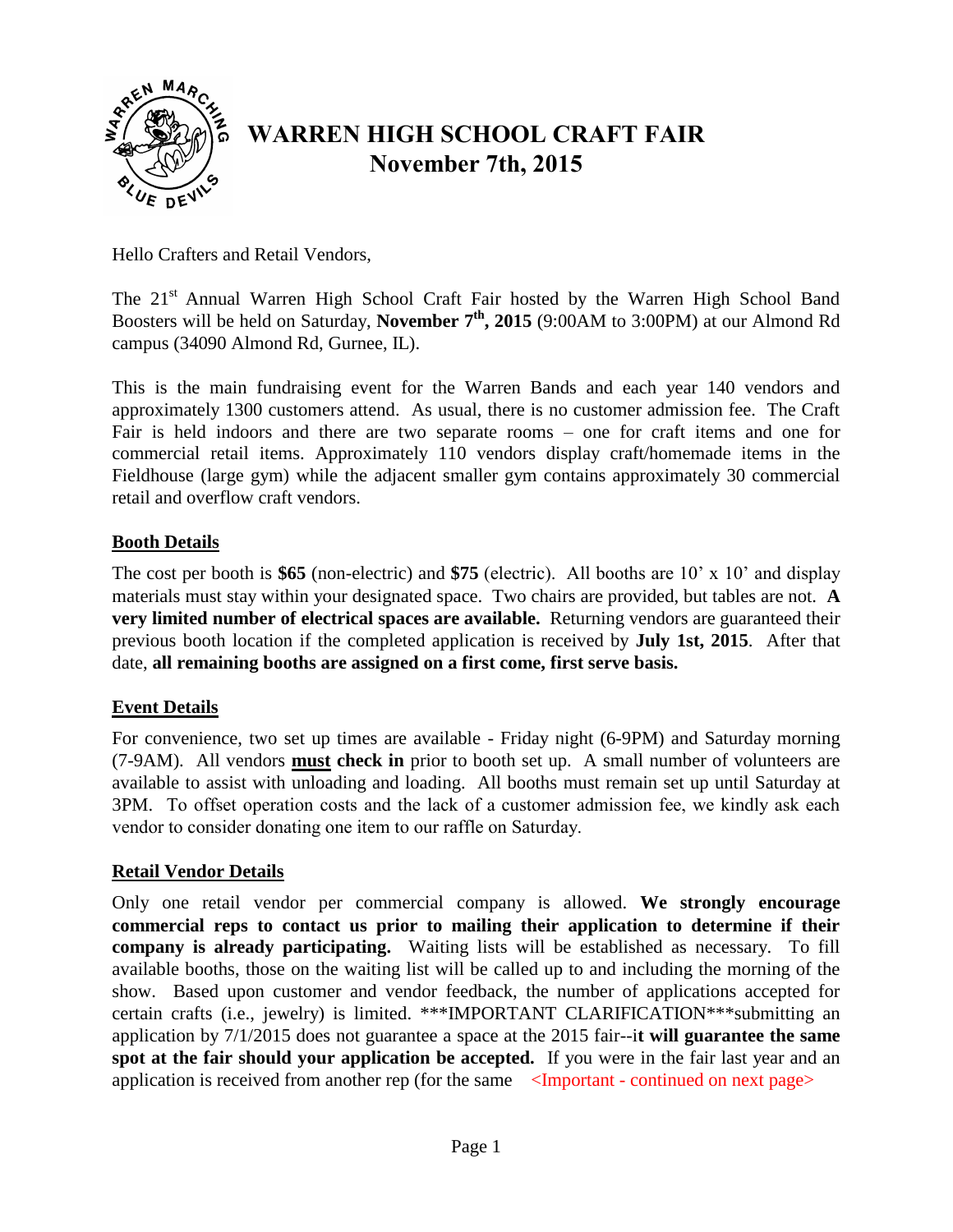company that you represent) before your application is received, their application will be accepted and yours will be returned. The date received is the deciding factor as to which vendor's application is accepted for the fair—it is first come, first serve. For retail vendors only, **the 7/1 date guarantees the same booth number should the applicant be accepted, wants the same booth number and was in the show in a prior year**.

All vendors must have a state sales tax identification number or follow procedures listed on the State of Illinois website [\(http://www.revenue.state.il.us/individuals/SalesandRelated/fairs.htm\)](http://www.revenue.state.il.us/individuals/SalesandRelated/fairs.htm). Each vendor is responsible for collection and remittance of sales tax (7.5%). The Warren Band Boosters are required by law to provide a list of vendors to the State of Illinois within 30 days after the event.

## **How to Apply**

Applications can be mailed to the address listed below and **must** include the following items:

- 1) **Fully completed application** you must include a valid phone number that you can be contacted at up through the morning of the show; please include an email address as well as it will expedite the confirmation process.
- 2) **Self-addressed stamped envelope (SASE)** \*\*\*if this is not included we will only send an email confirmation. If you do not provide a SASE and do not provide an email address on your application, you **will not** receive any sort of written confirmation.
- 3) **Photo(s)/website for items to be sold** (please indicate if you want your photos returned)
- 4) **Check/money order** (credit cards are not accepted) for applications received at the mailing address by **October 1<sup>st</sup>**, **2015 only**. If there are any spaces left at that time, payment arrangements must be made with the chairperson for payment in **cash** only.

Please **do not send applications without payment**. Sending an application in without payment will not reserve a space at this show. Applications without payment will be rejected.

Mail applications to: Warren Band Boosters c/o Virginia McCullough 7868 Geneva Dr. Gurnee, IL 60031

After processing, confirmation packets are mailed back in the self-addressed stamped envelope (SASE) you have provided within 45 days after receipt. Applications are processed until all spaces are filled. If your application is not accepted, your photos and check/money order will be returned. There are **no refunds** for cancellations or no shows.

We hope you consider this opportunity to participate in our annual event. If you have any questions, contact me via email at [wthscraft2015@yahoo.com](mailto:wthscraft2015@yahoo.com) or phone by leaving a message at (224) 302-3959. If leaving a voice mail message, please speak clearly and slowly.

Sincerely, Virginia McCullough 2015 Craft Fair Chairperson